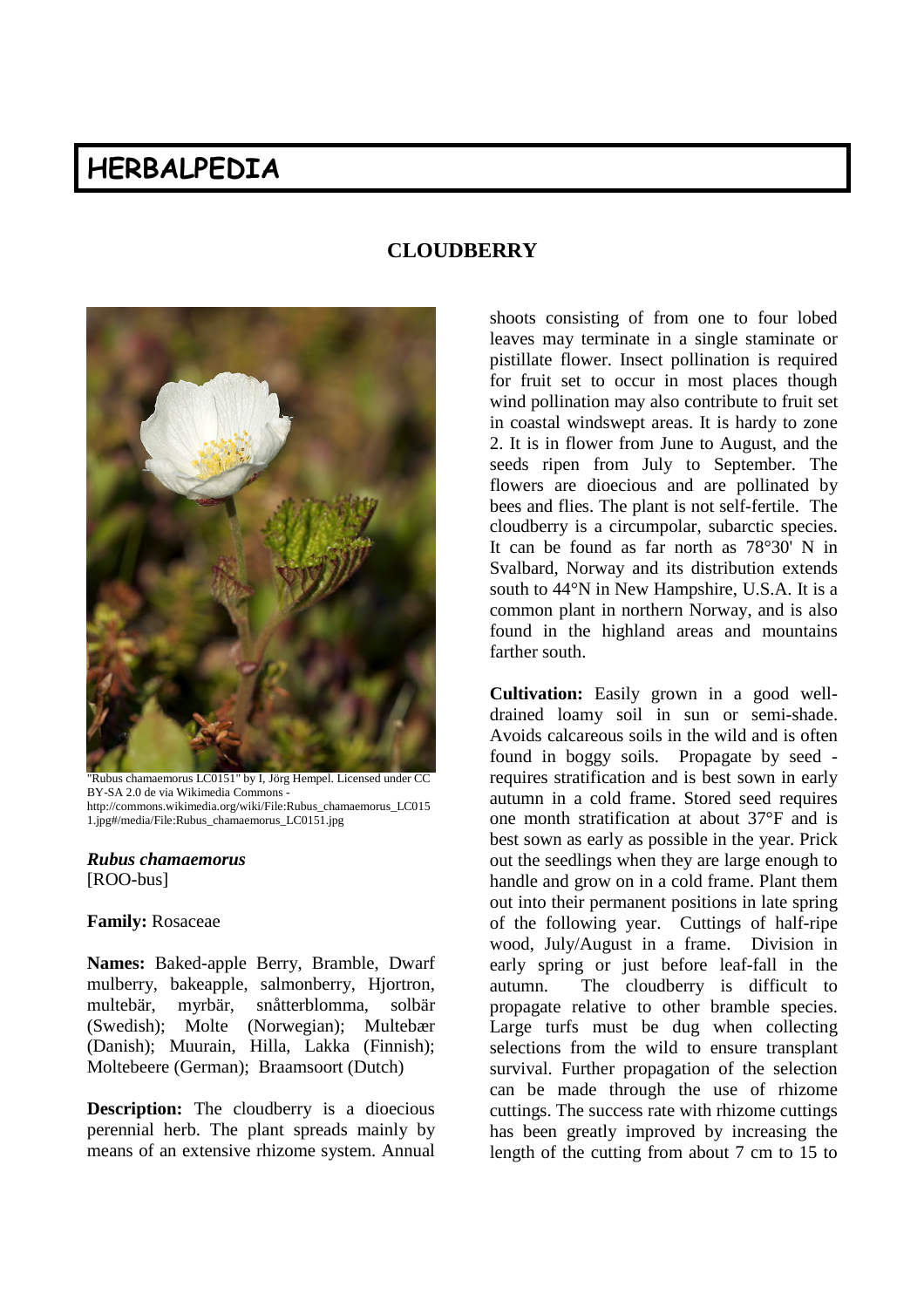20 cm. The best results have been obtained when the rhizome cuttings are taken in May or August. Although the cloudberry proliferates readily in tissue culture, explant rooting remains a major problem.

**History:** So hard to come by in the Berwyn Mountains of Wales that in the parish of Llanrhaiadr anyone bringing a quart of the berries to the parson on the morning of St. Dogfan's (the parish saint) Day would have his tithes remitted for the year. (few berries because of the overwhelming preponderance of male plants). Cloudberry was favored in the prevention of scurvy by Norwegian sailors and North American Eskimos. The clan plant badge of the MacFarlanes. The clan plant badges were adopted in order to help distinguish further between clans wearing similar and confusing tartans. The custom was revived from earlier times for the visit of George IV to Edinburgh in 1822.

**Constituents:** ascorbic acid, benzoic acid, Vitamin A, magnesium

**Properties:** Febrifuge; Infertility

**Medicinal Uses:** A decoction of the roots has been used as 'woman's medicine. A decoction of the root and lower stem has been used by barren women to try and become pregnant. The root has been used in the treatment of coughs, fevers and consumption.

**Other Uses:** A purple to dull blue dye is obtained from the fruit. Cloudberry Seed Oil: Cloudberry seeds yield oil which is not only rich in Essential Fatty Acids, phytosterols and antioxidants, but also carries the aroma of fresh cloudberry. Gold-colored.

**Culinary Uses:** The fruit is eaten raw or cooked. Sour but delicious, the fruit can be eaten out of hand or stewed, used in preserves, pies etc. Rich in vitamin C. The sweet fruit tastes like baked apples. The flowers are edible. The fresh or dried leaves are used as a

tea substitute. Considered to be a gourmet fruit, it is occasionally sold in specialty stores.

### **Recipes:**

**Spicy Cloudberry Sauce for Game**

2 cups cloudberries

- 1/2 cup port or dry red wine
- 2 Tbsp honey

1 cup orange juice

1/2 cup lemon juice

1/2 cup chopped onion

1 tsp dry mustard 1/2 tsp ground ginger

1 dried Habenaro pepper, crushed and

powdered 1 Tbsp coarsely shredded orange rind

1 Tbsp coarsely shredded lemon rind

1 1/2 Tbsp arrowroot flour

Puree the cloudberries in a blender or food processor. Heat the cloudberry puree in a heavy saucepan and mix in the other ingredients except the arrowroot. Bring to a boil, stirring occasionally. Be careful as this may foam up. Strain the sauce through a sieve and return to the flame. Combine the arrowroot flour with a little of the hot sauce in a cup and mix thoroughly. Stir this back into the sauce and cook over low heat, stirring constantly, until thickened. Do not allow to boil. Use as a

sauce with roast goose, ham, pork, or game.

## **Scandinavian Cloudberry Layer Cake**

1 1/3 cups eggs (about 5 large), at room temperature

1 1/3 cups granulated sugar

- 1 teaspoon vanilla
- 1/8 teaspoon salt

1 1/3 cups all-purpose flour, stirred before measuring

- 1 1/2 cups fresh berries or preserves
- 1-1/2 cups whipping cream
- 2 tablespoons powdered sugar
- 1 teaspoon vanilla

Preheat the oven to 350 degrees. Line two 9-inch round cake pans with parchment paper. Crack eggs and measure them in a 2-cup measuring cup. In a large bowl, with an electric mixer, beat the eggs until frothy. Slowly beat in the sugar and continue beating at high speed for